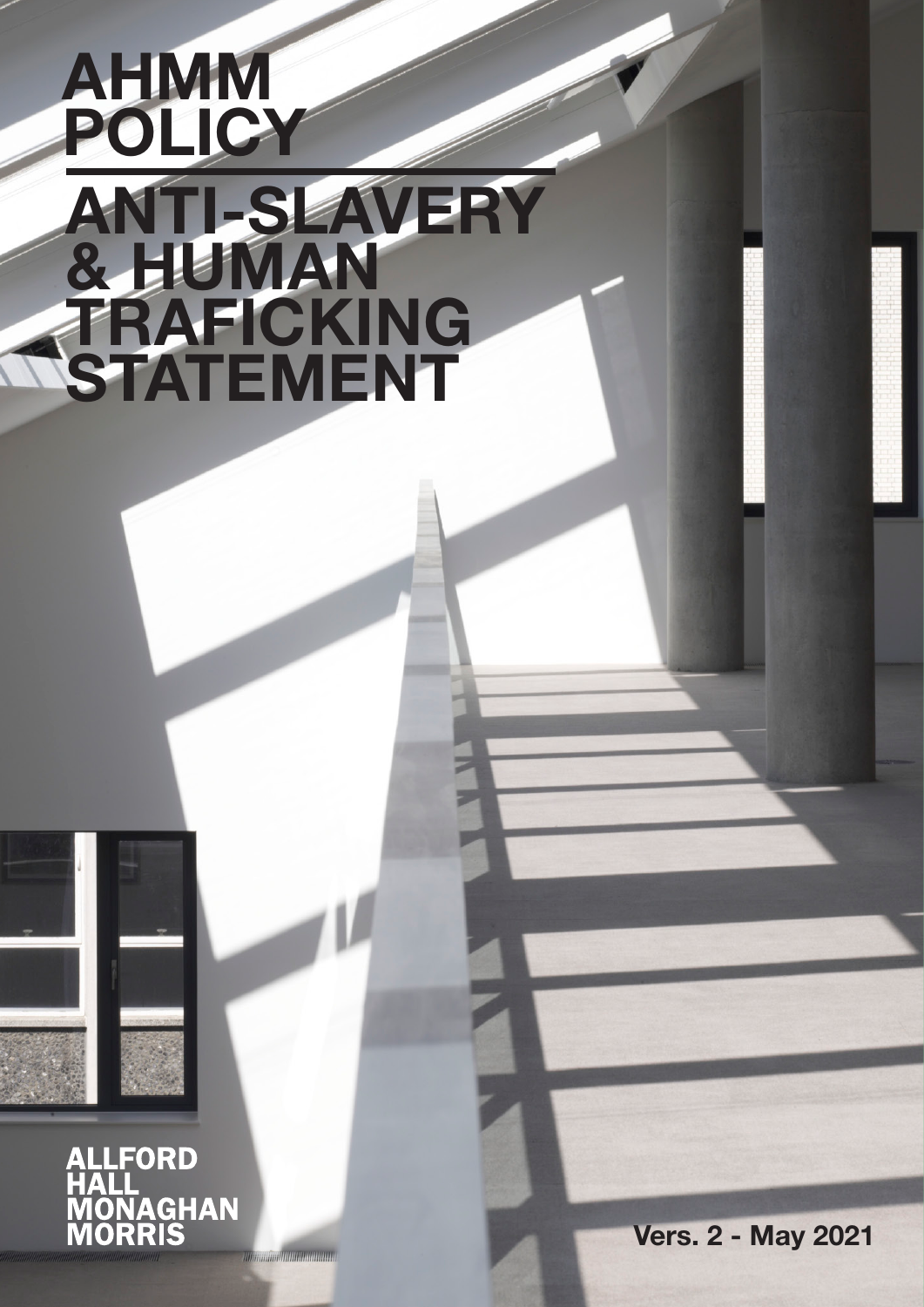# ANTI-SLAVERY & HUMAN TRAFFICKING STATEMENT

(Version 2 - May 2021)



### 1 Introduction

This statement describes the steps which Allford Hall Monaghan Morris<sup>1</sup> (AHMM) has taken during the last financial year, ending March 2021, to ensure that slavery and human trafficking is not taking place in any part of the practice, or in any of our supply chains.

The statement illustrates our commitment to conducting business with honesty and integrity, acting ethically in all our business relationships, treating all people with dignity and respect, and complying with all applicable laws, regulations, treaties and codes.

# 2 Our Organisation

We are a leading architectural practice providing a full range of architectural services across a comprehensive range of building sectors, including conservation, health, office and residential for clients in the UK and abroad.

We take a pro-active approach to sustainability in the design of our buildings as well as our operations, which reflects the need to address the social, environmental and economic impact arising from these activities.

AHMM's UK-based company operates from offices in both London and Bristol, while our US-based company (LLC) has its office in Oklahoma City. The Group directly employs over 450 people across its three offices – the larger proportion being based in our head office in London.

Our supply chains fall into two main categories; professional consultancies providing design and other services on a sub-consulting basis, throughout the architectural design process; and various suppliers of goods and services which support our operations as a business.

# 3 Our commitment

AHMM does not tolerate slavery or human trafficking and strives to put in place and maintain systems and processes to ensure it does not take place in our work, our operations or our supply chain.

We are an RIBA Chartered Practice and maintain high levels of honesty, competency and professionalism in all of our dealings, in adherence to the RIBA Code of Practice and in compliance with all applicable laws, regulations, treaties and codes of practice in force from time to time.

# 4 Working Practices, Policies and Procedures

Our working practices and our policies and procedures, including Anti-Corruption and Bribery, Equal Opportunities, Disciplinary and Grievance and Anti-Harassment Bullying, reflect our commitment to fair employment practices, all of which are underpinned by our Corporate Responsibility Policy, which was first published in December 2020.

To ensure that salaries are paid on a fair and comparable basis we carry out benchmarking across our offices and also externally.

Our working culture does not promote excessive working hours, and we monitor any overtime worked on a regular basis, recognising this when appropriate by offering TOIL (time off in lieu).

AHMM is an accredited Living Wage Employer and does not offer unpaid internships.

#### 5 Due Diligence

Though we consider ourselves at extremely low risk of any form of modern slavery or trafficking, largely because of our lack of direct involvement in building activities, our due diligence is regularly examined, and refreshed where necessary, to continue to identify and eliminate any risks to workers in our supply chains.

As part of our efforts to monitor and reduce the risk of slavery and human trafficking within our practice and supply chains we have a new piece of software in place, which includes a comprehensive questionnaire

<sup>1</sup> The Allford Hall Monaghan Morris Group, referred to in this statement as AHMM, includes Allford Hall Monaghan Morris Limited and its direct subsidiaries, AHMM Limited, AHMM BV and Allford Hall Monaghan Morris LLC ("the Group")